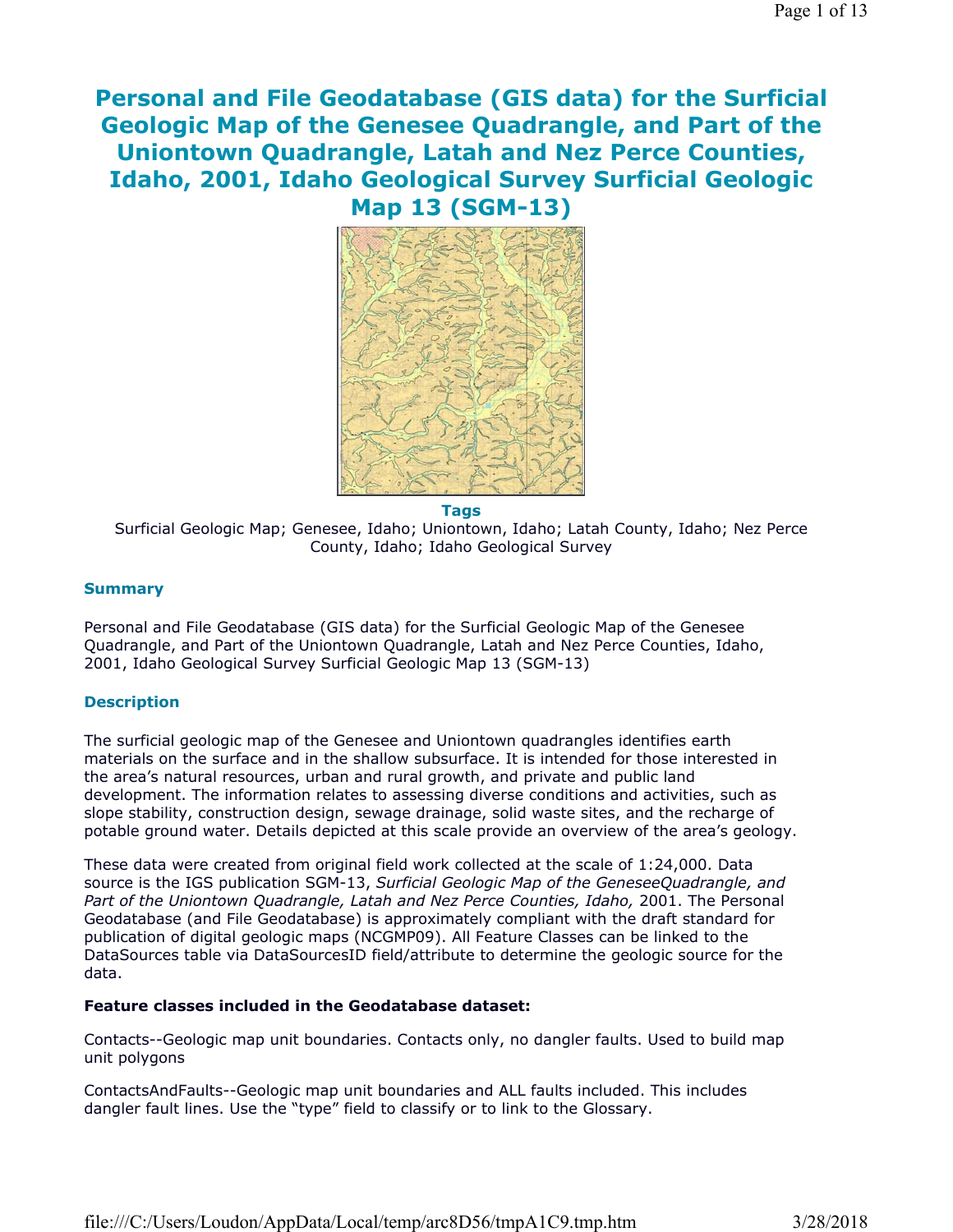GeologicLines--Polylines depicting geologic mapped features, e.g., landslide headwall scarps, terrace scarps, or avalanche trace.

LoessOverLayBdys—Boundary polylines of areas of loess deposits.

LoessOverLayCentroids—Center points of loess polygon deposits.

LoessOverLayPolys--Areas of loess deposits.

MapUnitCentroids-- Center points of map unit polygons.

MapUnitPolys--Geologic map unit polygons. These are the main feature of this dataset. Descriptions for these units can be found in the DescriptionOfMapUnits feature class/table.

Non Spatial data tables:

DescriptionOfMapUnits--Table with map unit descriptions. Use MapUnit field to link to MapUnitPolygons or Dikes.

Glossary--Look up table with explanations for geologic features found in all spatial classes. For example, moraine\_crest: Definition--glacial moraine ridge crest. Features in feature classes can be linked to Glossary via "Type" in feature class to "IGSGeoType" in Glossary.

DataSources--Sources of geologic mapping. Link via DataSourceID in feature class to DataSources ID in Sources.

DataDictionary—Listing and information about fields in most Feature Classes and tables

### **Credits**

Science data credit: Kurt L. Othberg, Roy M. Breckenridge, and Daniel W. Weisz

GIS credit: Loudon R. Stanford, William R. Schuster, and Jane S. Freed GIS contact: Linda Tedrow

### **Use limitations**

Geologic map data intended for non-site-specific use. These data were compiled from 1:24,000 geologic mapping and should not be used at larger scales, e.g., 1:12,000. Use the DataSources table and the DataSourceID in each Feature Class (but especially the ContactsAndFaults FeatureClass/Layer) to determine original intended scale.

The Idaho Geological Survey does not guarantee this map or digital data to be free of errors nor assume liability for interpretations made from this map or digital data, or decisions based thereon.

**Extent West** -117.0394 **East** -116.875 **North** 46.625 **South** 46.5

**Scale Range Maximum (zoomed in)** 1:5,000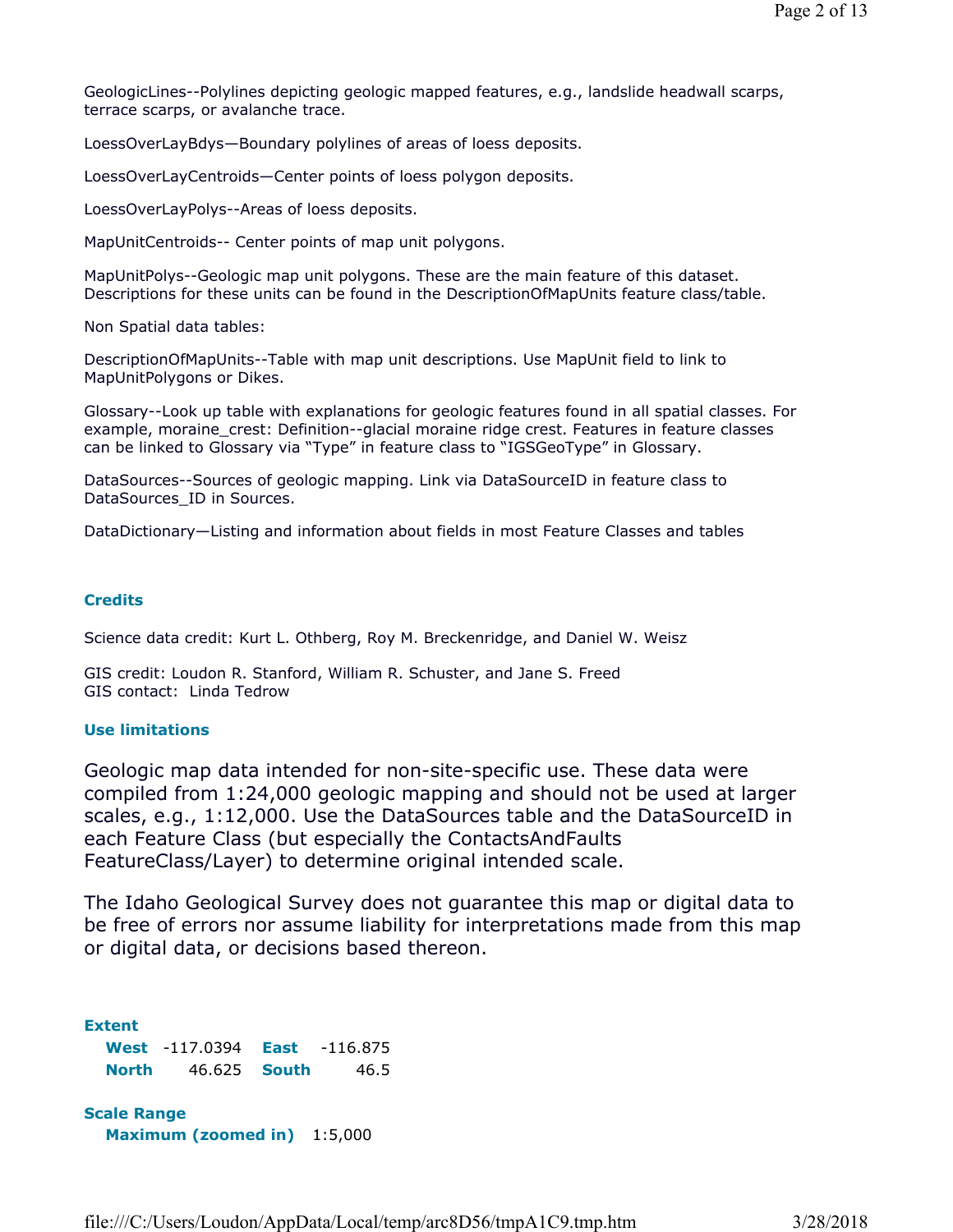**Minimum (zoomed out)** 1:150,000,000

# **ArcGIS Metadata ►**

# **Citation ►**

TITLE Personal and File Geodatabase (GIS data) for the Surficial Geologic Map of the Genesee Quadrangle, and Part of the Uniontown Quadrangle, Latah and Nez Perce Counties, Idaho, 2001, Idaho Geological Survey Surficial Geologic Map 13 (SGM-13) PUBLICATION DATE 2018-02-09 00:00:00

EDITION DATE 2018-02-02

**SERIES** 

NAME Idaho Geological Survey Surficial Geologic Map ISSUE 13

*Hide Citation ▲*

# **Citation Contacts ►**

RESPONSIBLE PARTY INDIVIDUAL'S NAME Idaho Geological Survey CONTACT'S ROLE originator

> CONTACT INFORMATION ► PHONE VOICE 208-885-7991

ADDRESS

TYPE postal DELIVERY POINT 875 Perimeter Dr. MS 3014 CITY Moscow ADMINISTRATIVE AREA ID POSTAL CODE 83844-3014 COUNTRY US

*Hide Contact information ▲*

*Hide Citation Contacts ▲*

### **Resource Details ►**

DATASET LANGUAGES English DATASET CHARACTER SET utf8 - 8 bit UCS Transfer Format

STATUS completed

#### **CREDITS**

Science data credit: Kurt L. Othberg, Roy M. Breckenridge, and Daniel W. Weisz

GIS credit: Loudon R. Stanford, William R. Schuster, and Jane S. Freed GIS contact: Linda Tedrow

ARCGIS ITEM PROPERTIES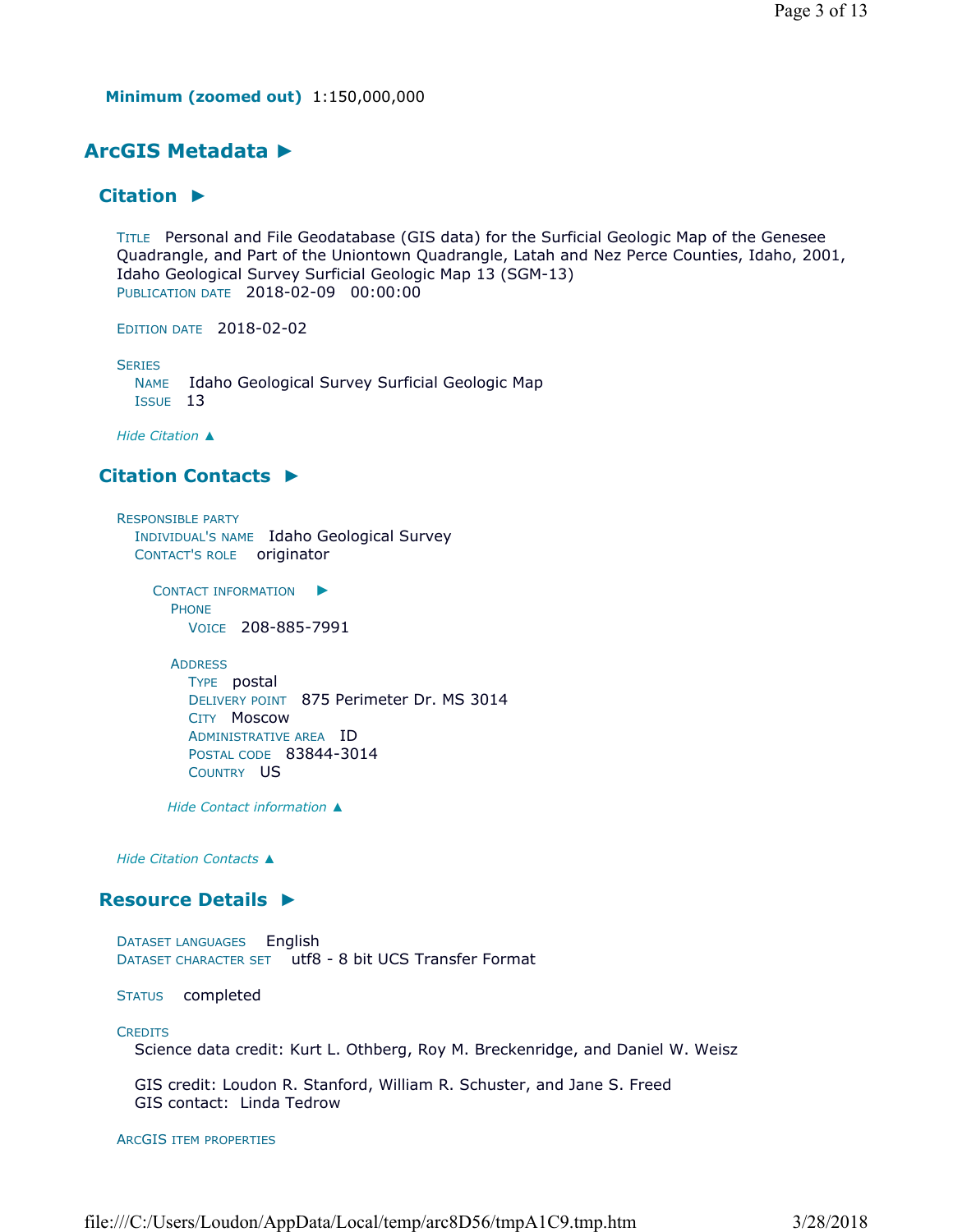**\*** LOCATION file://\\igsrift\shared\DATABASE\_MAPS\GEOLOGY\_tile\_project\Surficial\Genesee\_UnionTown\_SGM-13 \GIS\_NCGMP09\Genesee-SGM\_13\genu\_surficial\_pGDB\_fielddelete.mdb **\*** ACCESS PROTOCOL Local Area Network

*Hide Resource Details ▲*

# **Extents ►**

EXTENT GEOGRAPHIC EXTENT BOUNDING RECTANGLE EXTENT TYPE Extent used for searching WEST LONGITUDE -117.0394 EAST LONGITUDE -116.875 SOUTH LATITUDE 46.5 NORTH LATITUDE 46.625

*Hide Extents ▲*

### **Resource Maintenance ►**

RESOURCE MAINTENANCE UPDATE FREQUENCY as needed

*Hide Resource Maintenance ▲*

# **Resource Constraints ►**

#### **CONSTRAINTS**

LIMITATIONS OF USE

Geologic map data intended for non-site-specific use. These data were compiled from 1:24,000 geologic mapping and should not be used at larger scales, e.g., 1:12,000. Use the DataSources table and the DataSourceID in each Feature Class (but especially the ContactsAndFaults FeatureClass/Layer) to determine original intended scale.

The Idaho Geological Survey does not guarantee this map or digital data to be free of errors nor assume liability for interpretations made from this map or digital data, or decisions based thereon.

LEGAL CONSTRAINTS

#### LIMITATIONS OF USE

The Idaho Geological Survey does not guarantee this map or digital data to be free of errors nor assume liability for interpretations made from this map or digital data, or decisions based thereon.

*Hide Resource Constraints ▲*

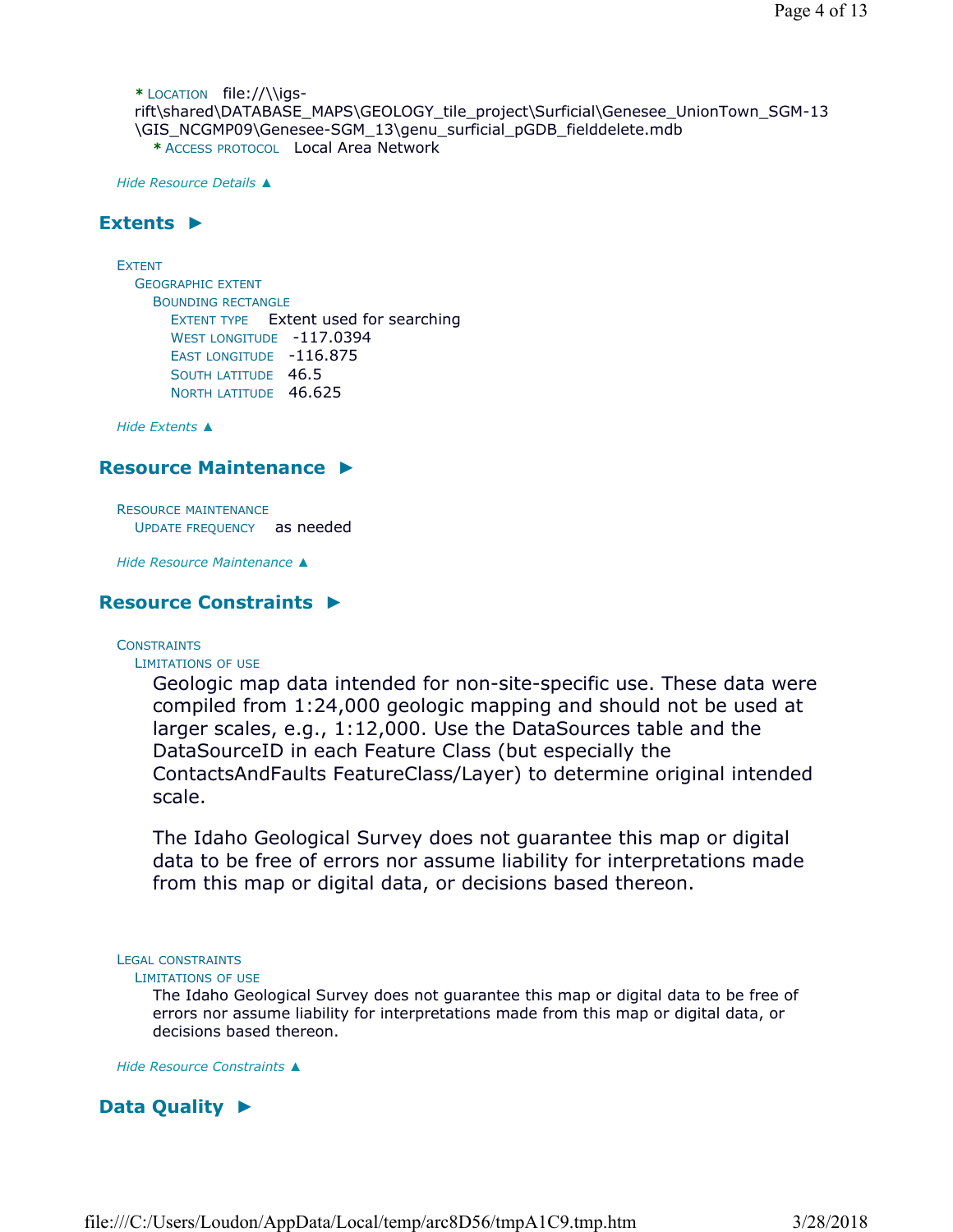DATA QUALITY REPORT - CONCEPTUAL CONSISTENCY ► DIMENSION horizontal

#### MEASURE DESCRIPTION

Horizontal accuracy is difficult to quantify in geologic mapping of this type. User should use original map scale (linked to DataSources table in this data set via "DataSource\_ID" to determine relative accuracy of groups of map objects in the data set. ---EXAMPLE OF DETERMINING H ACCURACY: 1:24k map objects in the data set have a placement haccuracy =  $> 80(+/-)$  feet (.04 inch x 2000 ft/inch  $@1:24,000$ ) for a CERTAIN line type. Accuracy is proportionally less for smaller scales and even less for other line types (see "AuthorConfidence" field in each data layer/feature class). Map data used in compilation was visually compared to original for horizontal accuracy.

### EVALUATION TYPE direct internal

#### EVALUATION METHOD

Geologic map data are visually checked against original map data for completeness. Accuracy is determined by at least two factors: quality of capture (digitizing) consistency and the quality of the original geology. The quality of the original geology is by far the most important for determining the quality of attribute accuracy.

*Hide Data quality report - Conceptual consistency ▲*

*Hide Data Quality ▲*

# **Geoprocessing history ►**

```
PROCESS
```
PROCESS NAME DATE 2017-12-16 11:20:10 TOOL LOCATION c:\program files (x86)\arcgis\desktop10.3\ArcToolbox\Toolboxes\Data Management Tools.tbx\CreatePersonalGDB

COMMAND ISSUED

```
CreatePersonalGDB 
  W:\DATABASE_MAPS\GEOLOGY_tile_project\Surficial\Genesee_UnionTown_SGM-13
  \GIS_NCGMP09\Round_3 /genu_surficial_pGDB CURRENT
INCLUDE IN LINEAGE WHEN EXPORTING METADATA NO
```
#### **PROCESS**

```
PROCESS NAME
DATE 2017-12-16 11:20:22 
TOOL LOCATION c:\program files (x86)\arcgis\desktop10.3\ArcToolbox\Toolboxes\Conversion 
Tools.tbx\FeatureClassToGeodatabase 
COMMAND ISSUED
```

```
FeatureClassToGeodatabase 
  W:\DATABASE_MAPS\GEOLOGY_tile_project\Surficial\Genesee_UnionTown_SGM-13
  \GIS_NCGMP09\Round_3/MapUnitPolys.SHP 
  W:\DATABASE_MAPS\GEOLOGY_tile_project\Surficial\Genesee_UnionTown_SGM-13
  \GIS_NCGMP09\Round_3/genu_surficial_pGDB.mdb
INCLUDE IN LINEAGE WHEN EXPORTING METADATA NO
```
#### **PROCESS** PROCESS NAME DATE 2017-12-16 11:20:25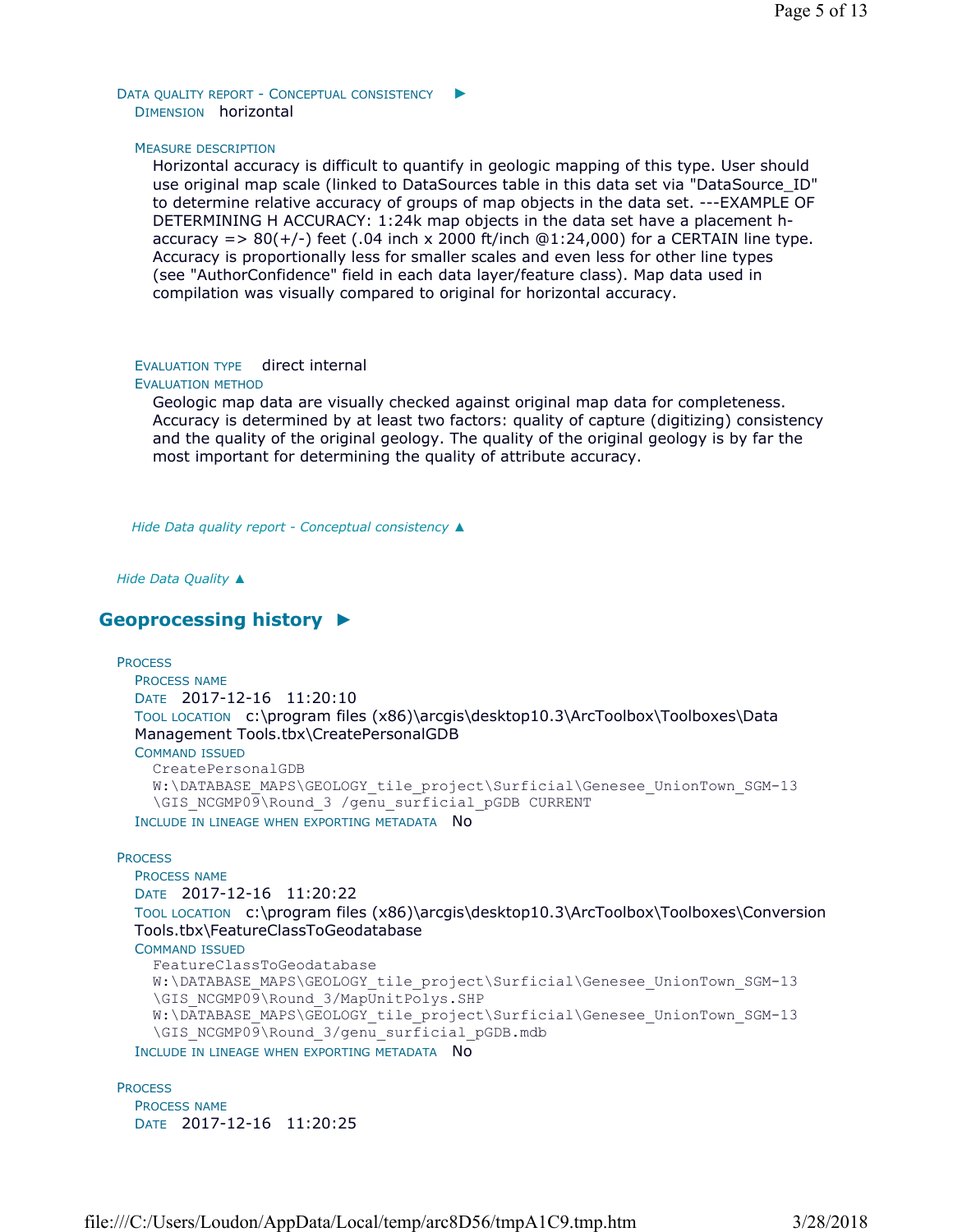### TOOL LOCATION c:\program files (x86)\arcgis\desktop10.3\ArcToolbox\Toolboxes\Conversion Tools.tbx\FeatureClassToGeodatabase

#### COMMAND ISSUED

```
FeatureClassToGeodatabase 
W:\DATABASE_MAPS\GEOLOGY_tile_project\Surficial\Genesee_UnionTown_SGM-13
\GIS_NCGMP09\Round_3/Contacts.shp 
W:\DATABASE_MAPS\GEOLOGY_tile_project\Surficial\Genesee_UnionTown_SGM-13
\GIS_NCGMP09\Round_3/genu_surficial_pGDB.mdb
```
INCLUDE IN LINEAGE WHEN EXPORTING METADATA NO

#### **PROCESS**

PROCESS NAME DATE 2017-12-16 11:20:28 TOOL LOCATION c:\program files (x86)\arcgis\desktop10.3\ArcToolbox\Toolboxes\Conversion Tools.tbx\FeatureClassToGeodatabase

#### COMMAND ISSUED

```
FeatureClassToGeodatabase 
W:\DATABASE_MAPS\GEOLOGY_tile_project\Surficial\Genesee_UnionTown_SGM-13
\GIS_NCGMP09\Round_3/OrientationPoints.SHP 
W:\DATABASE_MAPS\GEOLOGY_tile_project\Surficial\Genesee_UnionTown_SGM-13
\GIS_NCGMP09\Round_3/genu_surficial_pGDB.mdb
```
INCLUDE IN LINEAGE WHEN EXPORTING METADATA NO

#### **PROCESS**

PROCESS NAME DATE 2017-12-16 11:20:30 TOOL LOCATION c:\program files (x86)\arcgis\desktop10.3\ArcToolbox\Toolboxes\Conversion Tools.tbx\FeatureClassToGeodatabase

#### COMMAND ISSUED

```
FeatureClassToGeodatabase 
W:\DATABASE_MAPS\GEOLOGY_tile_project\Surficial\Genesee_UnionTown_SGM-13
\GIS_NCGMP09\Round_3/Faults.shp
W:\DATABASE_MAPS\GEOLOGY_tile_project\Surficial\Genesee_UnionTown_SGM-13
\GIS_NCGMP09\Round_3/genu_surficial_pGDB.mdb
```
INCLUDE IN LINEAGE WHEN EXPORTING METADATA NO

#### **PROCESS**

```
PROCESS NAME
DATE 2017-12-16 11:20:33 
TOOL LOCATION c:\program files (x86)\arcgis\desktop10.3\ArcToolbox\Toolboxes\Conversion 
Tools.tbx\FeatureClassToGeodatabase
```
COMMAND ISSUED

```
FeatureClassToGeodatabase 
W:\DATABASE_MAPS\GEOLOGY_tile_project\Surficial\Genesee_UnionTown_SGM-13
\GIS_NCGMP09\Round_3/GeologicPoints.SHP 
W:\DATABASE_MAPS\GEOLOGY_tile_project\Surficial\Genesee_UnionTown_SGM-13
\GIS_NCGMP09\Round_3/genu_surficial_pGDB.mdb
```

```
INCLUDE IN LINEAGE WHEN EXPORTING METADATA NO
```
#### **PROCESS**

```
PROCESS NAME
DATE 2017-12-16 11:20:35 
TOOL LOCATION c:\program files (x86)\arcgis\desktop10.3\ArcToolbox\Toolboxes\Conversion 
Tools.tbx\FeatureClassToGeodatabase 
COMMAND ISSUED
  FeatureClassToGeodatabase 
  W:\DATABASE_MAPS\GEOLOGY_tile_project\Surficial\Genesee_UnionTown_SGM-13
  \GIS_NCGMP09\Round_3/Dikes.shp 
  W:\DATABASE_MAPS\GEOLOGY_tile_project\Surficial\Genesee_UnionTown_SGM-13
```

```
\GIS_NCGMP09\Round_3/genu_surficial_pGDB.mdb
```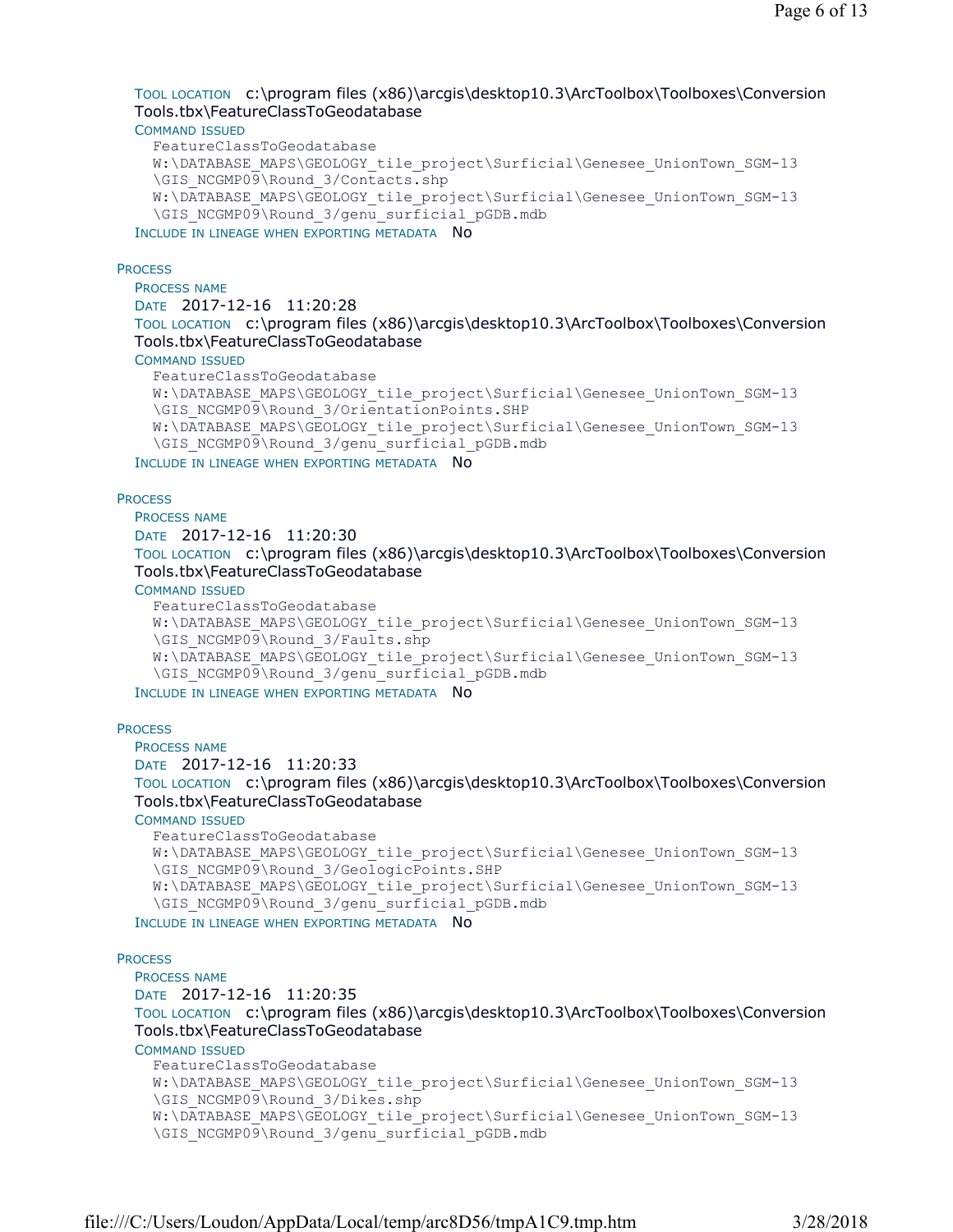INCLUDE IN LINEAGE WHEN EXPORTING METADATA NO

**PROCESS** 

PROCESS NAME DATE 2017-12-16 11:20:38 TOOL LOCATION c:\program files (x86)\arcgis\desktop10.3\ArcToolbox\Toolboxes\Conversion Tools.tbx\FeatureClassToGeodatabase COMMAND ISSUED FeatureClassToGeodatabase W:\DATABASE\_MAPS\GEOLOGY\_tile\_project\Surficial\Genesee\_UnionTown\_SGM-13 \GIS\_NCGMP09\Round\_3/GeologicLines.SHP W:\DATABASE\_MAPS\GEOLOGY\_tile\_project\Surficial\Genesee\_UnionTown\_SGM-13 \GIS\_NCGMP09\Round\_3/genu\_surficial\_pGDB.mdb

INCLUDE IN LINEAGE WHEN EXPORTING METADATA NO

**PROCESS** 

PROCESS NAME

DATE 2017-12-16 11:20:40 TOOL LOCATION c:\program files (x86)\arcgis\desktop10.3\ArcToolbox\Toolboxes\Conversion

Tools.tbx\FeatureClassToGeodatabase

COMMAND ISSUED

```
FeatureClassToGeodatabase 
  W:\DATABASE_MAPS\GEOLOGY_tile_project\Surficial\Genesee_UnionTown_SGM-13
  \GIS_NCGMP09\Round_3/CartographicLines.SHP 
  W:\DATABASE_MAPS\GEOLOGY_tile_project\Surficial\Genesee_UnionTown_SGM-13
  \GIS_NCGMP09\Round_3/genu_surficial_pGDB.mdb
INCLUDE IN LINEAGE WHEN EXPORTING METADATA NO
```
**PROCESS** 

PROCESS NAME

```
DATE 2017-12-16 11:20:43
```
TOOL LOCATION c:\program files (x86)\arcgis\desktop10.3\ArcToolbox\Toolboxes\Conversion Tools.tbx\FeatureClassToGeodatabase

COMMAND ISSUED

```
FeatureClassToGeodatabase 
  W:\DATABASE_MAPS\GEOLOGY_tile_project\Surficial\Genesee_UnionTown_SGM-13
  \GIS_NCGMP09\Round_3/ContactsAndFaults.SHP 
  W:\DATABASE_MAPS\GEOLOGY_tile_project\Surficial\Genesee_UnionTown_SGM-13
  \GIS_NCGMP09\Round_3/genu_surficial_pGDB.mdb
INCLUDE IN LINEAGE WHEN EXPORTING METADATA NO
```
**PROCESS** 

```
PROCESS NAME
DATE 2017-12-16 11:20:46
```
TOOL LOCATION c:\program files (x86)\arcgis\desktop10.3\ArcToolbox\Toolboxes\Conversion Tools.tbx\FeatureClassToGeodatabase

COMMAND ISSUED

```
FeatureClassToGeodatabase 
  W:\DATABASE_MAPS\GEOLOGY_tile_project\Surficial\Genesee_UnionTown_SGM-13
  \GIS_NCGMP09\Round_3/Loess_MapUnitPolys.SHP 
  W:\DATABASE_MAPS\GEOLOGY_tile_project\Surficial\Genesee_UnionTown_SGM-13
  \GIS_NCGMP09\Round_3/genu_surficial_pGDB.mdb
INCLUDE IN LINEAGE WHEN EXPORTING METADATA NO
```
**PROCESS** 

PROCESS NAME DATE 2017-12-16 11:20:48 TOOL LOCATION c:\program files (x86)\arcgis\desktop10.3\ArcToolbox\Toolboxes\Conversion Tools.tbx\FeatureClassToGeodatabase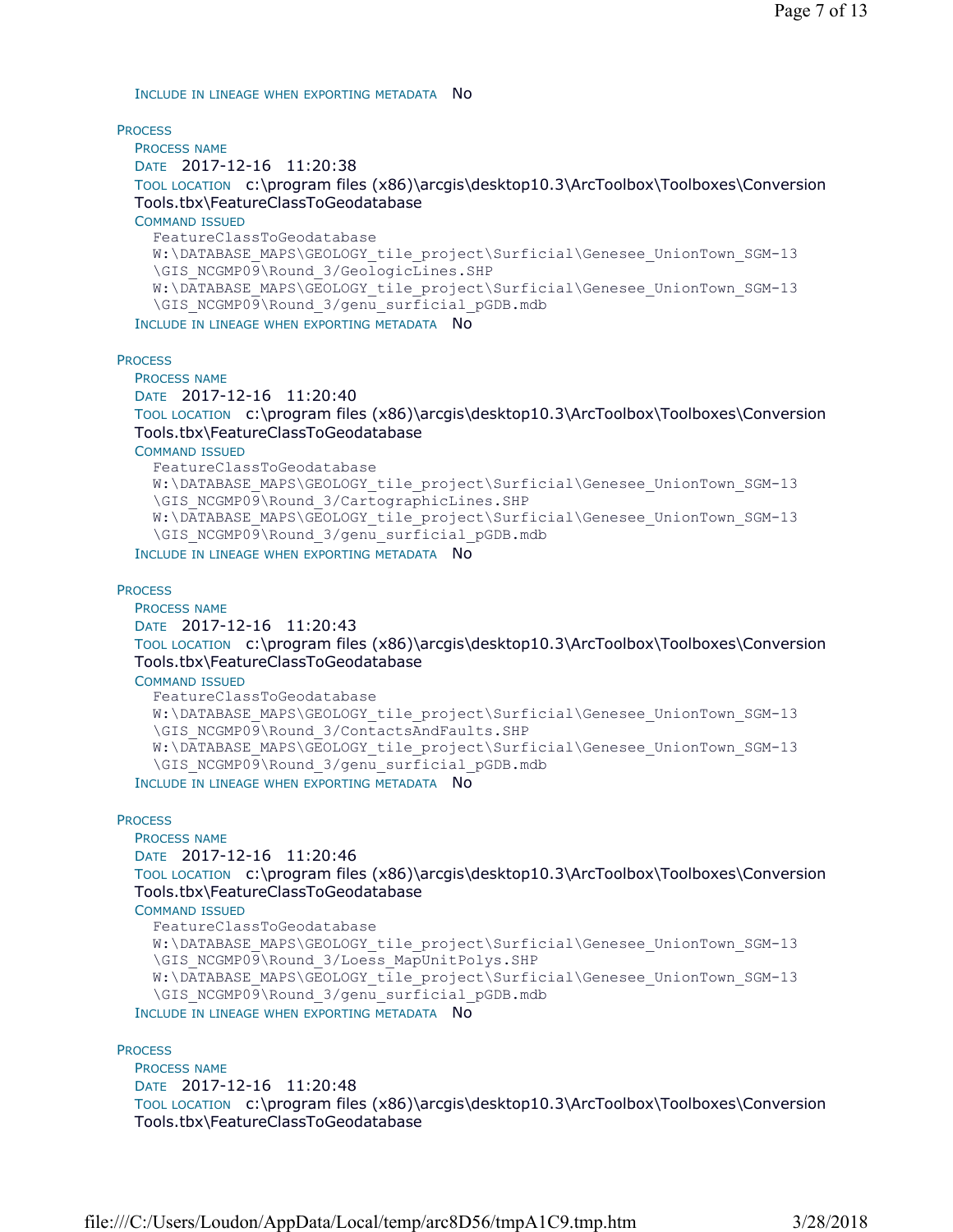#### COMMAND ISSUED

```
FeatureClassToGeodatabase 
W:\DATABASE_MAPS\GEOLOGY_tile_project\Surficial\Genesee_UnionTown_SGM-13
\GIS_NCGMP09\Round_3/Loess_Bdys.SHP
W:\DATABASE_MAPS\GEOLOGY_tile_project\Surficial\Genesee_UnionTown_SGM-13
\GIS_NCGMP09\Round_3/genu_surficial_pGDB.mdb
```
INCLUDE IN LINEAGE WHEN EXPORTING METADATA NO

#### **PROCESS**

PROCESS NAME DATE 2017-12-16 11:21:01

TOOL LOCATION c:\program files (x86)\arcgis\desktop10.3\ArcToolbox\Toolboxes\Conversion Tools.tbx\TableToGeodatabase

#### COMMAND ISSUED

```
TableToGeodatabase 
W:\DATABASE_MAPS\GEOLOGY_tile_project\Surficial\Genesee_UnionTown_SGM-13
\GIS_NCGMP09\Round_3/attributes-GDB.mdb/C 
W:\DATABASE_MAPS\GEOLOGY_tile_project\Surficial\Genesee_UnionTown_SGM-13
\GIS_NCGMP09\Round_3/genu_surficial_pGDB.mdb
```
INCLUDE IN LINEAGE WHEN EXPORTING METADATA NO

#### **PROCESS**

PROCESS NAME DATE 2017-12-16 11:21:02 TOOL LOCATION c:\program files (x86)\arcgis\desktop10.3\ArcToolbox\Toolboxes\Conversion Tools.tbx\TableToGeodatabase

COMMAND ISSUED

```
TableToGeodatabase 
W:\DATABASE_MAPS\GEOLOGY_tile_project\Surficial\Genesee_UnionTown_SGM-13
\GIS_NCGMP09\Round_3/attributes-GDB.mdb/CAF 
W:\DATABASE_MAPS\GEOLOGY_tile_project\Surficial\Genesee_UnionTown_SGM-13
\GIS_NCGMP09\Round_3/genu_surficial_pGDB.mdb
```
INCLUDE IN LINEAGE WHEN EXPORTING METADATA NO

#### **PROCESS**

```
PROCESS NAME
DATE 2017-12-16 11:21:04 
TOOL LOCATION c:\program files (x86)\arcgis\desktop10.3\ArcToolbox\Toolboxes\Conversion 
Tools.tbx\TableToGeodatabase
```
COMMAND ISSUED

```
TableToGeodatabase 
  W:\DATABASE_MAPS\GEOLOGY_tile_project\Surficial\Genesee_UnionTown_SGM-13
  \GIS_NCGMP09\Round_3/attributes-GDB.mdb/CL 
  W:\DATABASE_MAPS\GEOLOGY_tile_project\Surficial\Genesee_UnionTown_SGM-13
  \GIS_NCGMP09\Round_3/genu_surficial_pGDB.mdb
INCLUDE IN LINEAGE WHEN EXPORTING METADATA NO
```
#### **PROCESS**

```
PROCESS NAME
DATE 2017-12-16 11:21:05 
TOOL LOCATION c:\program files (x86)\arcgis\desktop10.3\ArcToolbox\Toolboxes\Conversion 
Tools.tbx\TableToGeodatabase 
COMMAND ISSUED
  TableToGeodatabase 
  W:\DATABASE_MAPS\GEOLOGY_tile_project\Surficial\Genesee_UnionTown_SGM-13
  \GIS_NCGMP09\Round_3/attributes-GDB.mdb/D 
  W:\DATABASE_MAPS\GEOLOGY_tile_project\Surficial\Genesee_UnionTown_SGM-13
  \GIS_NCGMP09\Round_3/genu_surficial_pGDB.mdb
INCLUDE IN LINEAGE WHEN EXPORTING METADATA NO
```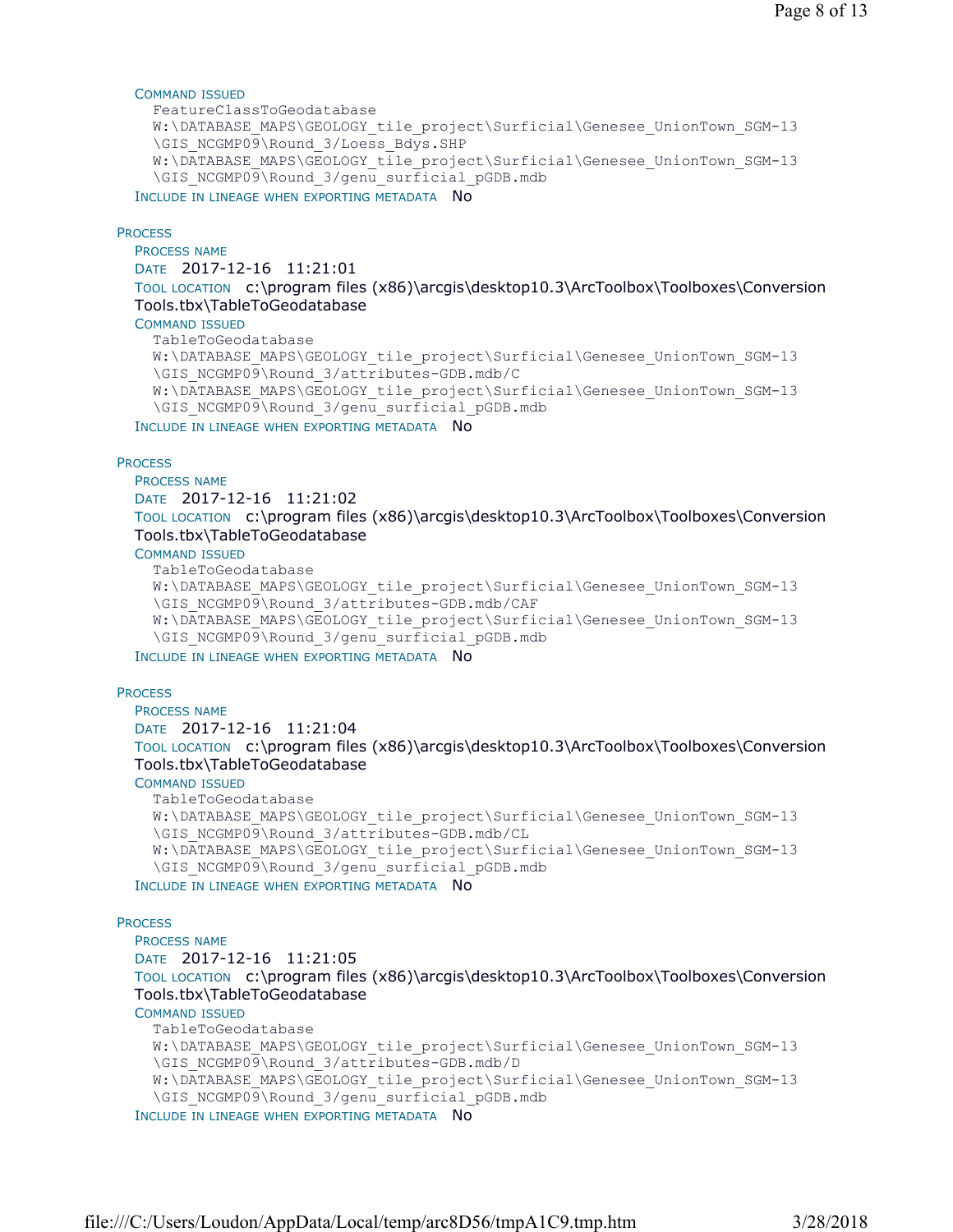**PROCESS** PROCESS NAME DATE 2017-12-16 11:21:07 TOOL LOCATION c:\program files (x86)\arcgis\desktop10.3\ArcToolbox\Toolboxes\Conversion Tools.tbx\TableToGeodatabase COMMAND ISSUED TableToGeodatabase W:\DATABASE\_MAPS\GEOLOGY\_tile\_project\Surficial\Genesee\_UnionTown\_SGM-13 \GIS\_NCGMP09\Round\_3/attributes-GDB.mdb/F W:\DATABASE\_MAPS\GEOLOGY\_tile\_project\Surficial\Genesee\_UnionTown\_SGM-13 \GIS\_NCGMP09\Round\_3/genu\_surficial\_pGDB.mdb INCLUDE IN LINEAGE WHEN EXPORTING METADATA NO

**PROCESS** 

PROCESS NAME DATE 2017-12-16 11:21:08 TOOL LOCATION c:\program files (x86)\arcgis\desktop10.3\ArcToolbox\Toolboxes\Conversion Tools.tbx\TableToGeodatabase COMMAND ISSUED TableToGeodatabase W:\DATABASE\_MAPS\GEOLOGY\_tile\_project\Surficial\Genesee\_UnionTown\_SGM-13 \GIS\_NCGMP09\Round\_3/attributes-GDB.mdb/GL W:\DATABASE\_MAPS\GEOLOGY\_tile\_project\Surficial\Genesee\_UnionTown\_SGM-13 \GIS\_NCGMP09\Round\_3/genu\_surficial\_pGDB.mdb

INCLUDE IN LINEAGE WHEN EXPORTING METADATA NO

#### **PROCESS**

PROCESS NAME DATE 2017-12-16 11:21:10 TOOL LOCATION c:\program files (x86)\arcgis\desktop10.3\ArcToolbox\Toolboxes\Conversion Tools.tbx\TableToGeodatabase

COMMAND ISSUED

TableToGeodatabase W:\DATABASE\_MAPS\GEOLOGY\_tile\_project\Surficial\Genesee\_UnionTown\_SGM-13 \GIS\_NCGMP09\Round\_3/attributes-GDB.mdb/GP W:\DATABASE\_MAPS\GEOLOGY\_tile\_project\Surficial\Genesee\_UnionTown\_SGM-13 \GIS\_NCGMP09\Round\_3/genu\_surficial\_pGDB.mdb

INCLUDE IN LINEAGE WHEN EXPORTING METADATA NO

#### **PROCESS**

PROCESS NAME DATE 2017-12-16 11:21:11 TOOL LOCATION c:\program files (x86)\arcgis\desktop10.3\ArcToolbox\Toolboxes\Conversion Tools.tbx\TableToGeodatabase COMMAND ISSUED

TableToGeodatabase W:\DATABASE\_MAPS\GEOLOGY\_tile\_project\Surficial\Genesee\_UnionTown\_SGM-13 \GIS\_NCGMP09\Round\_3/attributes-GDB.mdb/MUP W:\DATABASE\_MAPS\GEOLOGY\_tile\_project\Surficial\Genesee\_UnionTown\_SGM-13 \GIS\_NCGMP09\Round\_3/genu\_surficial\_pGDB.mdb INCLUDE IN LINEAGE WHEN EXPORTING METADATA NO

**PROCESS** PROCESS NAME DATE 2017-12-16 11:21:12 TOOL LOCATION c:\program files (x86)\arcgis\desktop10.3\ArcToolbox\Toolboxes\Conversion Tools.tbx\TableToGeodatabase COMMAND ISSUED TableToGeodatabase W:\DATABASE\_MAPS\GEOLOGY\_tile\_project\Surficial\Genesee\_UnionTown\_SGM-13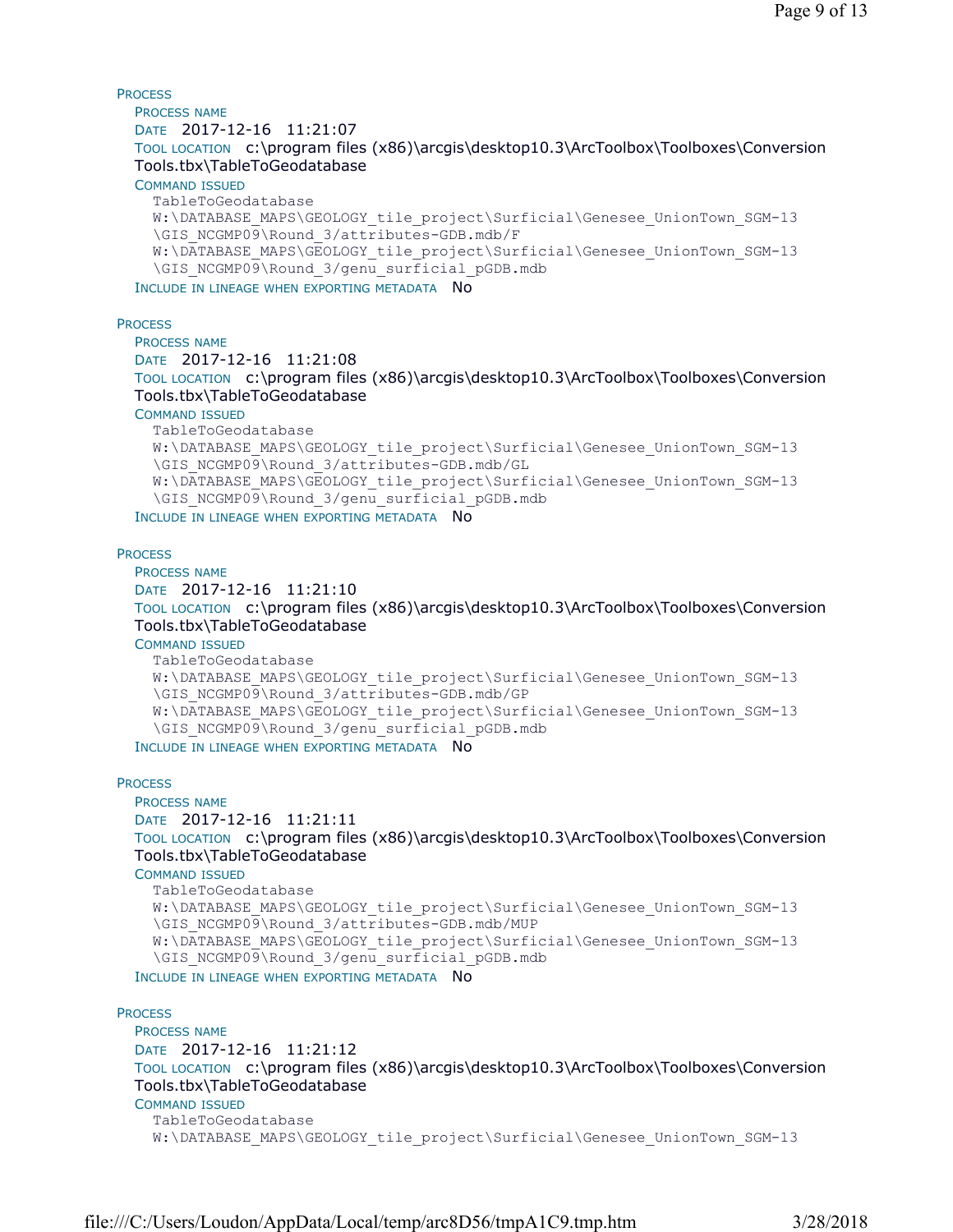```
\GIS_NCGMP09\Round_3/attributes-GDB.mdb/OP 
  W:\DATABASE_MAPS\GEOLOGY_tile_project\Surficial\Genesee_UnionTown_SGM-13
  \GIS_NCGMP09\Round_3/genu_surficial_pGDB.mdb
INCLUDE IN LINEAGE WHEN EXPORTING METADATA NO
```
#### **PROCESS**

```
PROCESS NAME
DATE 2017-12-16 11:21:14 
TOOL LOCATION c:\program files (x86)\arcgis\desktop10.3\ArcToolbox\Toolboxes\Conversion 
Tools.tbx\TableToGeodatabase 
COMMAND ISSUED
  TableToGeodatabase 
  W:\DATABASE_MAPS\GEOLOGY_tile_project\Surficial\Genesee_UnionTown_SGM-13
  \GIS_NCGMP09\Round_3/attributes-GDB.mdb/OverlayUnitContacts_Loess
  W:\DATABASE_MAPS\GEOLOGY_tile_project\Surficial\Genesee_UnionTown_SGM-13
  \GIS_NCGMP09\Round_3/genu_surficial_pGDB.mdb
```
INCLUDE IN LINEAGE WHEN EXPORTING METADATA NO

#### **PROCESS**

PROCESS NAME

DATE 2017-12-16 11:21:15

TOOL LOCATION c:\program files (x86)\arcgis\desktop10.3\ArcToolbox\Toolboxes\Conversion Tools.tbx\TableToGeodatabase

COMMAND ISSUED

```
TableToGeodatabase 
 W:\DATABASE_MAPS\GEOLOGY_tile_project\Surficial\Genesee_UnionTown_SGM-13
  \GIS_NCGMP09\Round_3/attributes-GDB.mdb/OverlayUnitPolygons_Loess 
 W:\DATABASE_MAPS\GEOLOGY_tile_project\Surficial\Genesee_UnionTown_SGM-13
  \GIS_NCGMP09\Round_3/genu_surficial_pGDB.mdb
INCLUDE IN LINEAGE WHEN EXPORTING METADATA NO
```
#### **PROCESS**

PROCESS NAME

```
DATE 2017-12-16 11:21:17
```
TOOL LOCATION c:\program files (x86)\arcgis\desktop10.3\ArcToolbox\Toolboxes\Conversion Tools.tbx\TableToGeodatabase

COMMAND ISSUED

```
TableToGeodatabase 
 W:\DATABASE_MAPS\GEOLOGY_tile_project\Surficial\Genesee_UnionTown_SGM-13
  \GIS_NCGMP09\Round_3/attributes-GDB.mdb/SOURCESFile 
 W:\DATABASE_MAPS\GEOLOGY_tile_project\Surficial\Genesee_UnionTown_SGM-13
  \GIS_NCGMP09\Round_3/genu_surficial_pGDB.mdb
INCLUDE IN LINEAGE WHEN EXPORTING METADATA NO
```
#### **PROCESS**

PROCESS NAME DATE 2017-12-16 11:21:18 TOOL LOCATION c:\program files (x86)\arcgis\desktop10.3\ArcToolbox\Toolboxes\Conversion Tools.tbx\TableToGeodatabase COMMAND ISSUED TableToGeodatabase W:\DATABASE\_MAPS\GEOLOGY\_tile\_project\Surficial\Genesee\_UnionTown\_SGM-13 \GIS\_NCGMP09\Round\_3/attributes-GDB.mdb/XGLOSSARYNOTFOUND W:\DATABASE\_MAPS\GEOLOGY\_tile\_project\Surficial\Genesee\_UnionTown\_SGM-13 \GIS\_NCGMP09\Round\_3/genu\_surficial\_pGDB.mdb INCLUDE IN LINEAGE WHEN EXPORTING METADATA NO

#### **PROCESS**

PROCESS NAME DATE 2017-12-16 11:21:19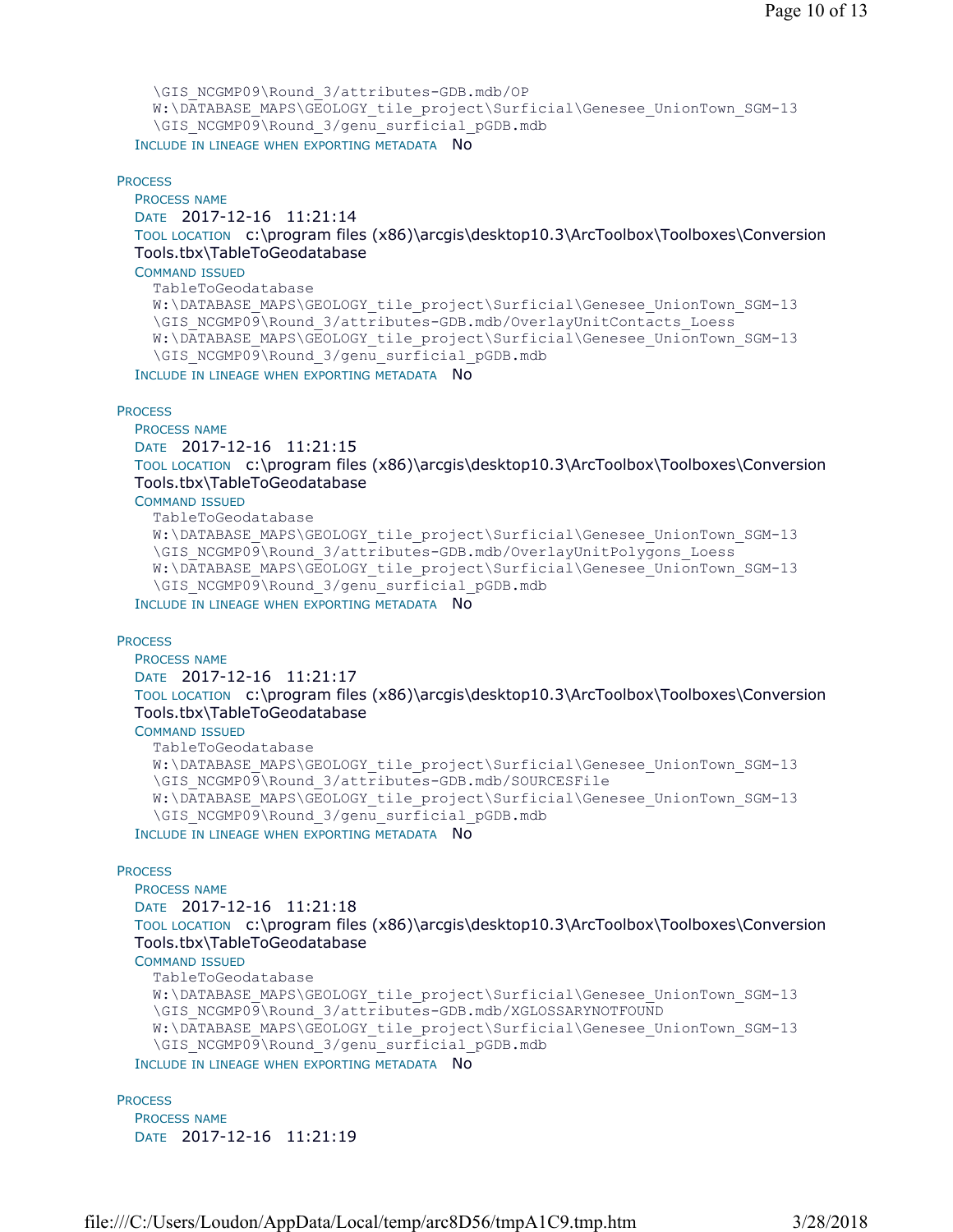### TOOL LOCATION c:\program files (x86)\arcgis\desktop10.3\ArcToolbox\Toolboxes\Conversion Tools.tbx\TableToGeodatabase

COMMAND ISSUED

TableToGeodatabase

```
W:\DATABASE_MAPS\GEOLOGY_tile_project\Surficial\Genesee_UnionTown_SGM-13
\GIS_NCGMP09\Round_3/attributes-GDB.mdb/XIGSsourceNOTFOUND 
W:\DATABASE_MAPS\GEOLOGY_tile_project\Surficial\Genesee_UnionTown_SGM-13
\GIS_NCGMP09\Round_3/genu_surficial_pGDB.mdb
```
INCLUDE IN LINEAGE WHEN EXPORTING METADATA NO

**PROCESS** 

PROCESS NAME DATE 2017-12-16 11:23:06 TOOL LOCATION c:\program files (x86)\arcgis\desktop10.3\ArcToolbox\Toolboxes\Data Management Tools.tbx\Compact COMMAND ISSUED Compact W:\DATABASE\_MAPS\GEOLOGY\_tile\_project\Surficial\Genesee\_UnionTown\_SGM-

```
13\GIS_NCGMP09\Round_3/genu_surficial_pGDB.mdb
```
INCLUDE IN LINEAGE WHEN EXPORTING METADATA NO

#### **PROCESS**

PROCESS NAME

DATE 2018-01-30 16:55:06

TOOL LOCATION c:\program files (x86)\arcgis\desktop10.3\ArcToolbox\Toolboxes\Data Management Tools.tbx\Copy

COMMAND ISSUED

```
Copy W:\DATABASE_MAPS\GEOLOGY_tile_project\Surficial\Genesee_UnionTown_SGM-13
  \GIS_NCGMP09\Round_3\genu_surficial_pGDB_fielddelete.mdb
  W:\DATABASE_MAPS\GEOLOGY_tile_project\Surficial\Genesee_UnionTown_SGM-13
  \GIS_NCGMP09\Genesee-SGM_13\Genesee-SGM_13.mdb Workspace
INCLUDE IN LINEAGE WHEN EXPORTING METADATA NO
```
*Hide Geoprocessing history ▲*

# **Distribution ►**

```
DISTRIBUTOR
►
 CONTACT INFORMATION
    INDIVIDUAL'S NAME Idaho Geological Survey 
    CONTACT'S ROLE originator
```

```
CONTACT INFORMATION
►
 ADDRESS
    TYPE postal 
    DELIVERY POINT 875 Perimeter Dr. MS 3014 
    CITY Moscow 
    ADMINISTRATIVE AREA ID 
    POSTAL CODE 83844-3014 
    COUNTRY US
```
*Hide Contact information ▲*



```
DISTRIBUTOR
►
 TRANSFER OPTIONS
    ONLINE SOURCE
```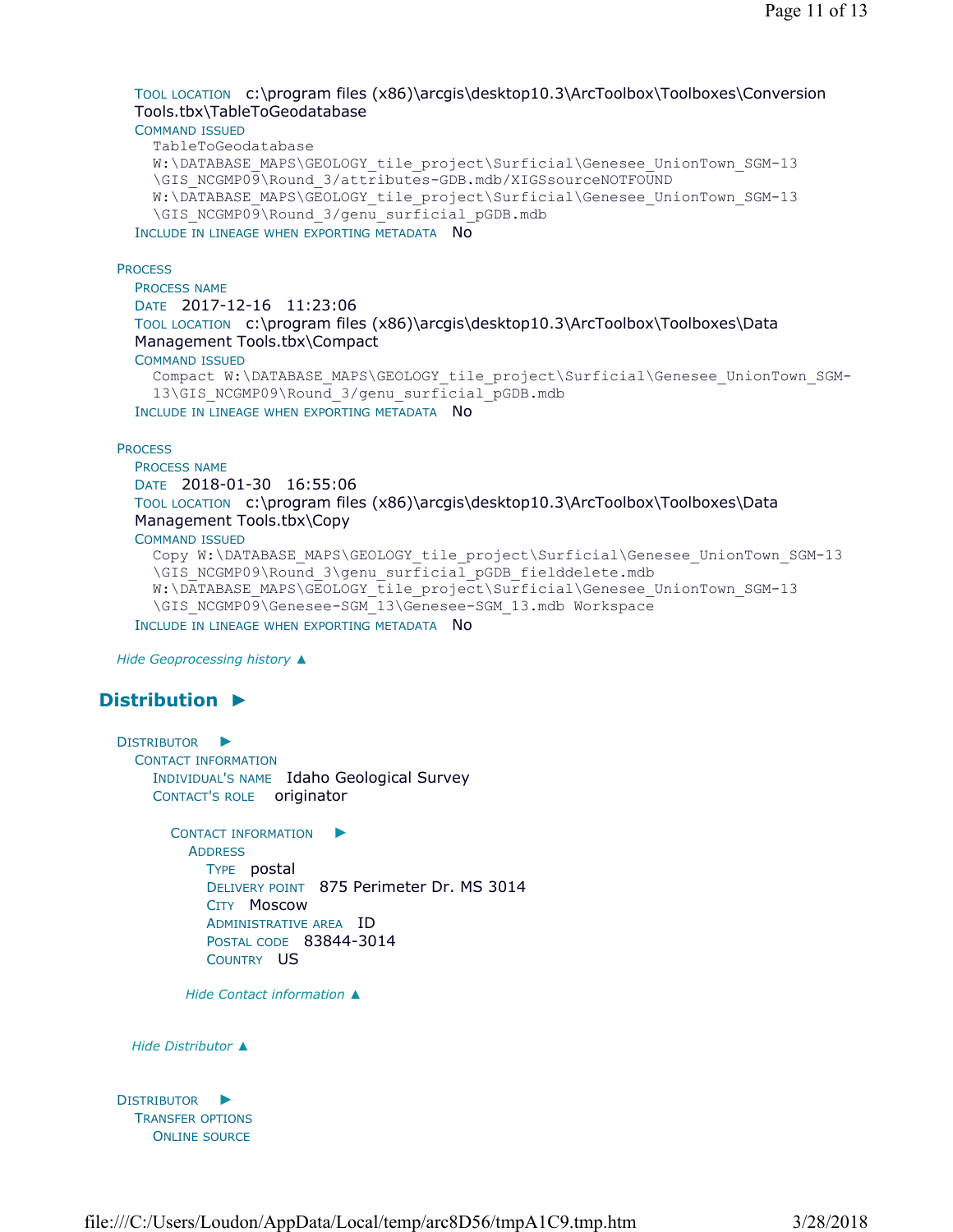LOCATION http://www.idahogeology.org/PDF/Maps\_(M)/Surficial\_Geologic\_Maps\_ (SGM)/PDF/SGM-13-m.pdf

*Hide Distributor ▲*

TRANSFER OPTIONS ONLINE SOURCE LOCATION http://www.idahogeology.org/PDF/Maps\_(M)/Surficial\_Geologic\_Maps\_ (SGM)/PDF/SGM-13-m.pdf

*Hide Distribution ▲*

### **Fields ►**

OVERVIEW DESCRIPTION ► ENTITY AND ATTRIBUTE OVERVIEW See DataDictionary table in this dataset for complete listing of fields and attributes

*Hide Overview Description ▲*

*Hide Fields ▲*

# **Metadata Details ►**

METADATA CHARACTER SET utf8 - 8 bit UCS Transfer Format

SCOPE OF THE DATA DESCRIBED BY THE METADATA dataset

LAST UPDATE 2018-01-31

ARCGIS METADATA PROPERTIES METADATA FORMAT ArcGIS 1.0 METADATA STYLE FGDC CSDGM Metadata STANDARD OR PROFILE USED TO EDIT METADATA FGDC

CREATED IN ARCGIS FOR THE ITEM 2018-01-30 16:55:06 LAST MODIFIED IN ARCGIS FOR THE ITEM 2018-03-28 13:02:59

AUTOMATIC UPDATES HAVE BEEN PERFORMED NO

ITEM LOCATION HISTORY

ITEM COPIED OR MOVED 2018-01-30 16:55:06 FROM W:\DATABASE\_MAPS\GEOLOGY\_tile\_project\Surficial\Genesee\_UnionTown\_SGM-13 \GIS\_NCGMP09\Round\_3\genu\_surficial\_pGDB\_fielddelete.mdb TO \\igsrift\shared\DATABASE\_MAPS\GEOLOGY\_tile\_project\Surficial\Genesee\_UnionTown\_SGM-13 \GIS\_NCGMP09\Genesee-SGM\_13\genu\_surficial\_pGDB\_fielddelete.mdb

*Hide Metadata Details ▲*

### **Metadata Contacts ►**